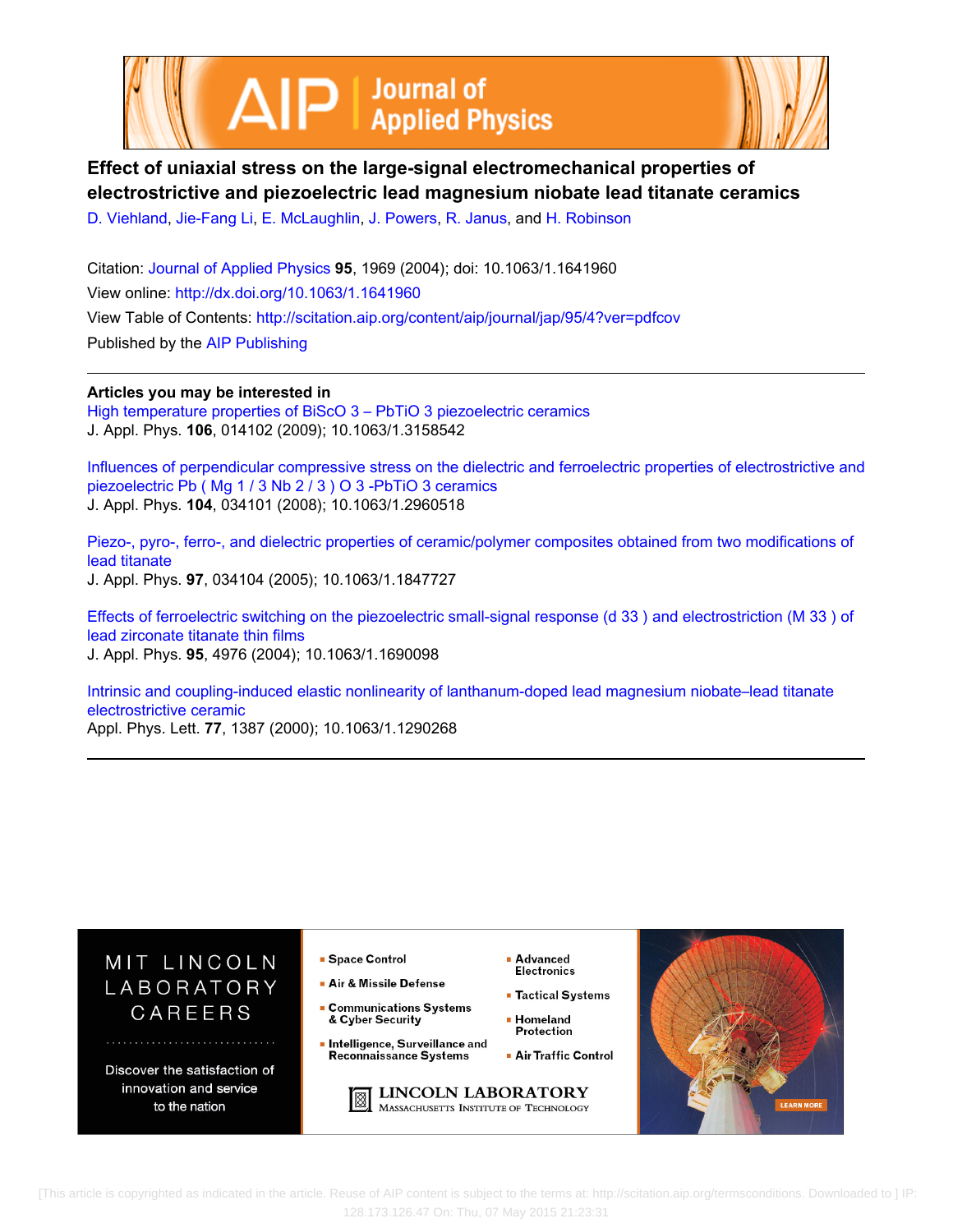## **Effect of uniaxial stress on the large-signal electromechanical properties of electrostrictive and piezoelectric lead magnesium niobate lead titanate ceramics**

D. Viehland<sup>a)</sup> and Jie-Fang Li

*Department of Materials Science and Engineering, Virginia Tech, Blacksburg, Virginia 24061*

E. McLaughlin, J. Powers, R. Janus, and H. Robinson *Naval Sea Systems Command, Newport, Rhode Island 02841*

(Received 20 August 2003; accepted 25 November 2003)

The electromechanical performance characteristics of electrostrictive  $0.9 \text{ Pb}(Mg_{1/3}Nb_{2/3})O_3$  $-0.1$  PbTiO<sub>3</sub> and piezoelectric 0.7 Pb( $Mg_{1/3}Nb_{2/3}O_3-0.3$  PbTiO<sub>3</sub> ceramics have been investigated under uniaxial stress  $(\sigma)$ . The results demonstrate that the large-signal electromechanical properties of electrostrictive ceramics are decreased with increasing  $\sigma$ , whereas those of the piezoelectric are increased but accompanied by significantly increased hysteretic losses. © *2004 American Institute of Physics.* [DOI: 10.1063/1.1641960]

## **I. INTRODUCTION**

 $(1-x)Pb(Mg_{1/3}Nb_{2/3})O_3 - (x)PbTiO_3$  [PMN–PT (1)  $(x - x)/x$  crystalline solutions have been investigated for applications in acoustic transduction. PMN–PT ceramics have been studied for electrostrictive applications  $(x<0.2)$ .<sup>1–4</sup> Electrostrictive materials have slim-loop quadratic polarization versus electric field (*P*–*E*) and strain versus electric field  $(\varepsilon-E)$  responses, where  $\varepsilon$  is proportional to  $P^2$ , rather than *E* as in a piezoelectric material. Piezoelectric compositions of PMN–PT ceramics also exist at higher PT contents  $(x>0.25)$ .<sup>5–7</sup> Piezoelectric materials are characterized by hysteretic  $P-E$  (and  $\varepsilon-E$ ) responses. The differences between the electrostrictive and piezoelectric compositions of PMN–PT are due to differences in the degree of long-range polar order.8 In the lower PT content specimens, long-range polar order does not develop, rather relaxor ferroelectric characteristics are observed. Relaxors have a strong frequency dispersive dielectric response,  $9-11$  and polar clusters or nanodomains.<sup>12,13</sup> In the higher PT content specimens, long-range polar order develops upon cooling through a ferroelectric phase transition and normal micron-sized ferroelectric domains exist.<sup>8</sup>

Recent investigations have focused on using PMN–PT as a high-energy density electroacoustic projector/source.<sup>14</sup> The acoustic energy density is enhanced with increasing PT content, with the optimum performance occurring near the morphotropic phase boundary.<sup>5–7</sup> Unfortunately, this enhanced performance is accompanied by higher hysteretic losses. In acoustic transducer applications,<sup>15</sup> uniaxial prestress inherently needs to be used. This is an important feature of electrostrictive and piezoelectric PMN–PT ceramics that needs to be investigated. Currently, it is not known how these materials will perform under conditions required for acoustic transducer design, which has an upper field limit in the vicinity of 15 kV/cm and uniaxial stress requirements of  $\sim$  5  $\times$  10<sup>7</sup> N/m<sup>2</sup>.

The purpose of this investigation was to study the effects of uniaxial stress on the large-signal electrostrictive and piezoelectric properties of PMN–PT ceramics. Investigations have been performed using  $P$ –*E* and  $\varepsilon$ –*E* methods.

#### **II. EXPERIMENTAL PROCEDURE**

Polycrystalline  $0.7 \text{Pb}(Mg_{1/3}Nb_{2/3})O_3 - 0.3 \text{PbTiO}_3$  (designated as 0.7 PMN–0.3 PT, or piezoelectric PMN–PT) and 0.9 Pb( $Mg_{1/3}Nb_{2/3}O_3 - 0.1$  PbTiO<sub>3</sub> (designated as 0.9 PMN–0.1 PT, or electrostrictive PMN–PT) materials were fabricated from powders formed using the columbite precursor method.<sup>16</sup> Barlike specimens were cut into dimensions of  $\sim$  0.4 cm $\times$  0.4 cm $\times$  1.2 cm. All specimens were electroded with gold on the ends of the bars. The piezoelectric 0.7 PMN–0.3 PT bars were then poled to a full remanent state prior to testing, however the electrostrictive 0.9 PMN–0.1 PT bars are relaxor ferroelectrics, and cannot be remanently poled.

Unipolar  $P$ – $E$  measurements were made using a modified Sawyer–Tower bridge, by applying a dc bias of 6.5 kV/cm and a superimposed ac drive of 13 kV/cm. The electrostrictive PMN–PT is nonremanent, so the zero point of the polarization is its natural state under zero field. The zero point of the piezoelectric 0.7 PMN–0.3 PT was determined by measuring the saturation polarization ( $P_s = 0.34 \text{ C/m}^2$ ) under a bipolar drive of 13 kV/cm and zero applied uniaxial stress. The  $P$ – $E$  data for the piezoelectric 0.7 PMN–0.3 PT under uniaxial stress was then referenced to this value of  $P_s$ . In addition,  $\varepsilon - E$  measurements were simultaneously performed using a strain gauge. Strain gauges were mounted on the side of the bars and a mechanical load was applied along the length of the bar using a pneumatic cylinder. These measurements were performed using a drive frequency of 10 Hz at maximum applied field strengths of 13 kV/cm. Measurements were performed as a function of mechanical prestress between 0 and  $9 \times 10^7$  N/m<sup>2</sup>.

0021-8979/2004/95(4)/1969/4/\$22.00 © 2004 American Institute of Physics 1969

a)Electronic mail: viehland@mse.vt.edu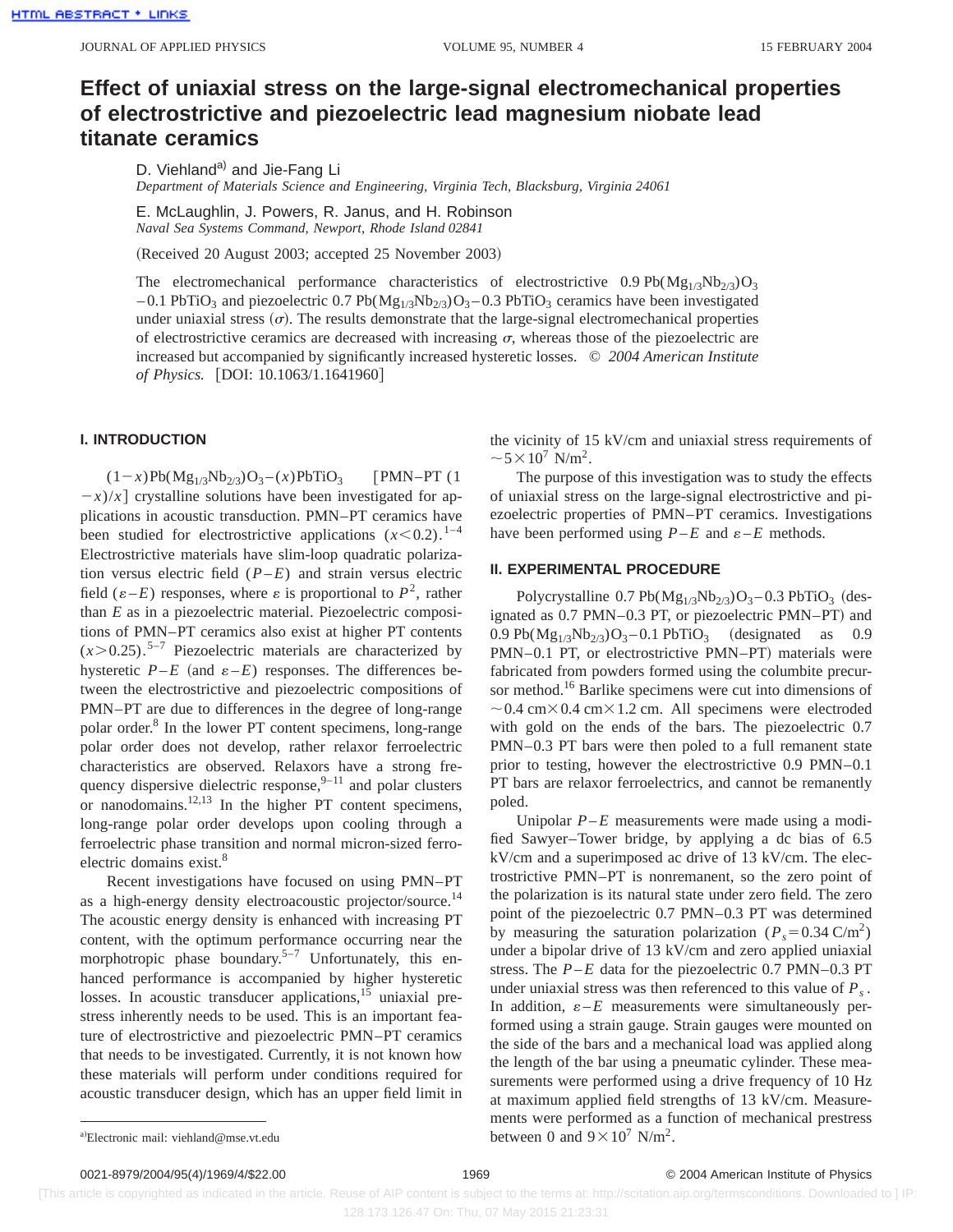

FIG. 1. Unipolar  $P-E$  and  $\varepsilon-E$  responses for electrostrictive PMN–PT

ceramics as a function of uniaxial stress between 0 and  $9 \times 10^7$  N/m<sup>2</sup>. (a)  $P$ –*E* response, and (b)  $\varepsilon$ –*E* response.

## **III. RESULTS**

## A. Dependence of  $P$ **–** $E$  and  $\varepsilon$ **–** $E$  responses on  $\sigma$

Figure 1(a) shows the  $P$ – $E$  response of an electrostrictive 0.9 Pb( $Mg_{1/3}Nb_{2/3}$ )O<sub>3</sub> – 0.1 PbTiO<sub>3</sub> ceramic taken under unipolar drive at various  $\sigma$ . Figure 1(a) reveals a decrease in *P* with increasing  $\sigma$  for  $E \le 13$  kV/cm. For example, *P* at 13 kV/cm,  $P_{(13 \text{ kV/cm})}$ , decreased from  $\sim 0.22 \text{ C/m}^2$  under small  $\sigma$  to ~0.18 C/m<sup>2</sup> for  $\sigma = 9 \times 10^7$  N/m<sup>2</sup>. Figure 1(b) shows the  $\varepsilon$ –*E* response under various  $\sigma$ . Figure 1(b) also shows a decrease in  $\varepsilon$  with increasing  $\sigma$ . The value of  $\varepsilon$  under 13 kV/cm,  $\varepsilon_{(13 \text{ kV/cm})}$ , decreased from  $\sim 9 \times 10^{-4}$  under small  $\sigma$ to  $\sim$  7 × 10<sup>-4</sup> for  $\sigma$ =9 × 10<sup>7</sup> N/m<sup>2</sup>. For electrostrictive PMN–PT ceramics, these results clearly demonstrate a suppression of the induced polarization and strain with increasing  $\sigma$ .

Figure 2(a) shows the  $P$ –*E* response for a piezoelectric  $0.7 Pb(Mg_{1/3}Nb_{2/3})O_3 - 0.3 PbTiO_3$  ceramic taken under unipolar drive at various  $\sigma$ . Figure 2(a) reveals a significant change in  $P_r$  with increasing  $\sigma$ . The value of  $P_r$  increased from  $\sim$ 0.26 C/m<sup>2</sup> under small loads to  $\sim$ 0.16 C/m<sup>2</sup> under  $6 \times 10^7$  N/m<sup>2</sup>. Figure 2(b) shows the  $\varepsilon - E$  response under various  $\sigma$ . Figure 2(b) demonstrates a decrease in the remanent  $\varepsilon$  ( $\varepsilon_r$ ) with increasing  $\sigma$ . The value of  $\varepsilon_r$  decreased from  $\sim$  7.5 $\times$ 10<sup>-4</sup> under small  $\sigma$  to approximately zero under  $\sigma$ =6×10<sup>7</sup> N/m<sup>2</sup>.

For piezoelectric PMN–PT ceramics, the data in Fig.  $2(a)$  show that  $P_r$  decreases with increasing  $\sigma$ , indicating a partial breakdown of ferroelectric order under  $\sigma$ . A significant increase in hysteretic loss was found to accompany these changes. Also, an increase in the slopes of the  $\varepsilon - E$ curves with increasing  $\sigma$  was found for  $E \le 5$  kV/cm, however, for  $E > 5$  kV/cm, the slopes of the  $\varepsilon - E$  curves were

nearly the same at all  $\sigma$  investigated. However, the electrostrictive ceramics did not exhibit stress-induced changes in *Pr* . This is because electrostrictive PMN–PT is a relaxor ferroelectric.<sup>8–13</sup> Upon removal of  $E$ , relaxors inherently thermally depole into a polar cluster or nanodomain state.<sup>8,12,13</sup>

### **B.** Dependence of the large-signal  $d_{33}$  on  $\sigma$

The large-signal longitudinal piezoelectric constant  $(d_{33})$ can be calculated from the average slope of the  $\varepsilon - E$  curve, i.e.,  $d_{33} = \Delta \varepsilon / \Delta E$ . This is a linear approximation which, accordingly, has a limitation but is often used for materials performance estimation in transducer applications. Figure 3 shows the large-signal  $d_{33}$  as a function of  $\sigma$  for the electrostrictive and piezoelectric PMN–PT ceramics.

The value of the large signal  $d_{33}$  can be seen to decrease with increasing  $\sigma$  for the electrostrictive PMN–PT. For  $\sigma$  $\langle 2 \times 10^7 \text{ N/m}^2, d_{33} \rangle$  was relatively independent of  $\sigma$ . However, as  $\sigma$  was further increased,  $d_{33}$  varied between 750 pC/N at  $\sigma=0$  to 600 pC/N at  $\sigma=9\times10^7$  N/m<sup>2</sup>. This decrease was due to the decrease in  $\varepsilon$  with increasing  $\sigma$ , as shown in Fig.  $1(b)$ . However, for piezoelectric PMN–PT, the value of  $d_{33}$  can be seen to increase with increasing  $\sigma$ . The value of  $d_{33}$  varied between 500 pC/N at  $\sigma = 0$  N/m<sup>2</sup> to 1100 pC/N at  $\sigma = 9 \times 10^7$  N/m<sup>2</sup>.

The results in Fig. 3 show that for  $\sigma < 2 \times 10^7$  N/m<sup>2</sup> (which is a modest stress for transducer design) that the large-signal  $d_{33}$  is higher for the electrostrictive PMN–PT, relative to the piezoelectric one. For the piezoelectric ceramic, the pronounced increase of  $d_{33}$  (>1000 pC/N) with increasing  $\sigma$  has promise for electromechanical applications. However, this increase in  $d_{33}$  was accompanied by a signifi-



FIG. 2. Unipolar  $P-E$  and  $\varepsilon-E$  responses for piezoelectric PMN–PT ceramics as a function of uniaxial stress between 0 and  $9 \times 10^7$  N/m<sup>2</sup>. (a)  $P$ –*E* response, and (b)  $\varepsilon$  –*E* response.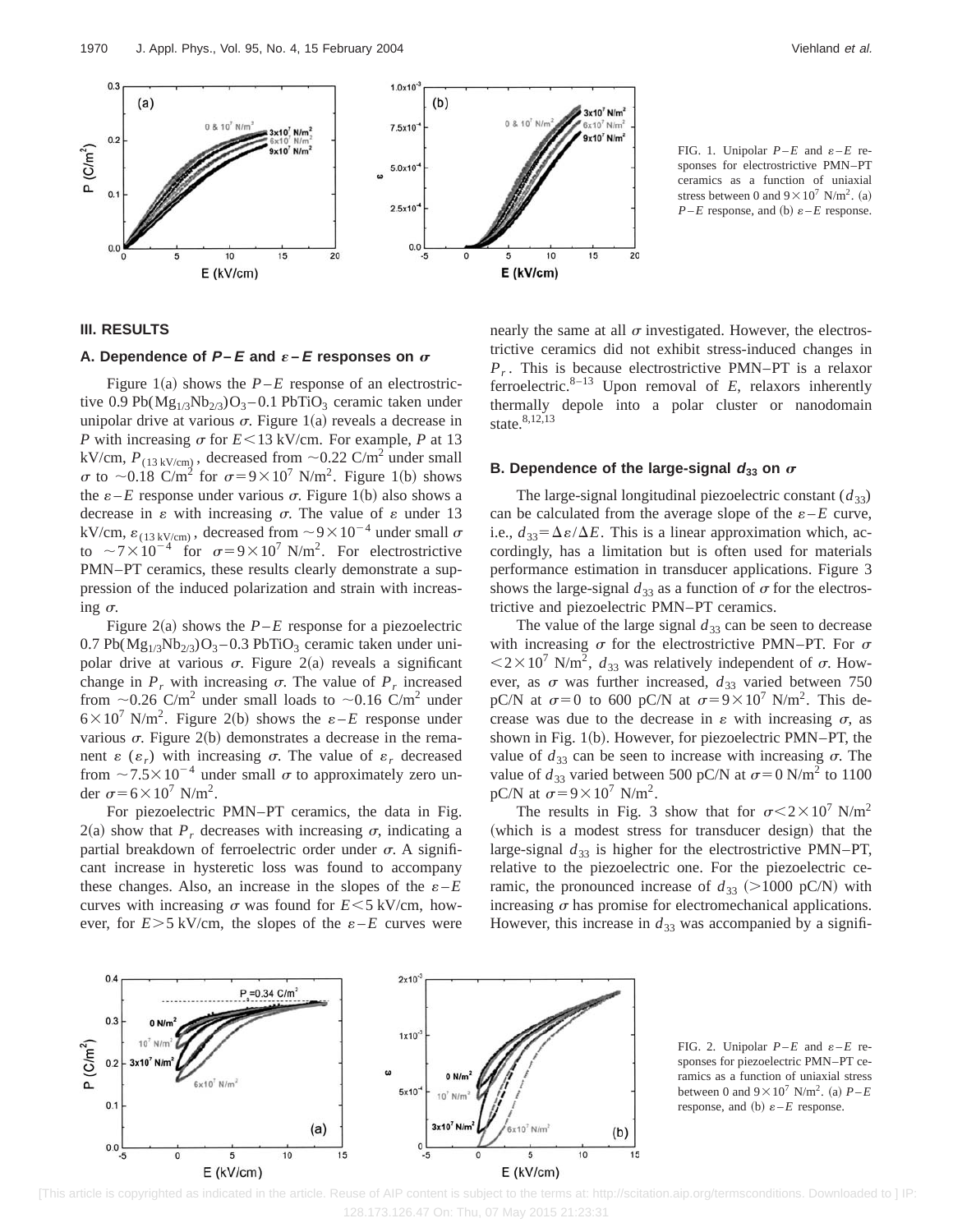

FIG. 3. Large-signal longitudinal piezoelectric constant  $(d_{33})$  as a function of  $\sigma$  for electrostrictive PMN–PT and piezoelectric PMN–PT ceramics. FIG. 4. Hysteretic loss as a function of  $\sigma$  for electrostrictive PMN–PT and piezoelectric PMN–PT ceramics.

cant increase in hysteretic loss factor. The hysteretic energy loss was estimated by integrating the area of the *P*–*E* loops using Greene's theorem. The loss factor was then calculated by dividing the energy loss by the stored electrical energy 1/2*PE*. Figure 4 shows the hysteretic loss factor as a function of  $\sigma$  for electrostrictive and piezoelectric PMN–PT. The loss factor of the piezoelectric PMN–PT is much higher than for the electrostrictive, in addition the hysteretic loss of piezoelectric PMN–PT increased significantly with increasing  $\sigma$ .

The results presented in Fig. 4 for the hysteretic loss factor of piezoelectric PMN–PT ceramics clearly illustrate an upper limit of the high-power drive conditions. It is important to note that these calculations of the loss factor were determined for operating loops of a transducer material biased at 6.5 kV/cm and drove between zero and 13 kV/cm. Other drive conditions would result in different loss factors. The advantages of higher piezoelectric constants are offset by problems in thermal stability, similar to that for soft PZT piezoelectric ceramics. However, the hysteretic loss for the electrostrictive PMN–PT does not strictly impose such limitations on high-power applications at lower drive frequencies. Recent investigations have shown that the hysteretic losses of electrostrictive PMN–PT can be further reduced under high-power drive by improved process control and substituent modification.<sup>17</sup>

#### **C. Dependence of acoustic energy density on**  $\sigma$

By convention, the acoustic energy density is defined  $as:^{18,19}$ 

$$
Eelastic = 1/2Y1 \varepsilonrms2 = 1/4Y1 \varepsilon2,
$$
 (1a)

$$
= 1/4Y_1 d_{33}^2 E^2, \tag{1b}
$$

where  $Y_1$  is Young's modulus. The acoustic energy density of the standard PZT-8  $(E_{PZT-8})$  is calculated by assuming a linear piezoelectric response over the operational field range, i.e.,  $\varepsilon = d_{33}E$ . The values of  $d_{33}$  and  $Y_1$  for PZT-8 are equal



(b) piezoelectric PMN–PT ceramics.

to  $2.25 \times 10^{-10}$  C/N and  $7.4 \times 10^{10}$  N/m<sup>2</sup>. Thus, the value of  $E_{\text{PZT-8}}$  can be estimated as 2108 J/m<sup>3</sup> for  $E=13 \text{ kV/cm}$ .

Figure 5 shows the acoustic energy density (in  $J/m<sup>3</sup>$ ) as a function of  $\sigma$  for electrostrictive and piezoelectric PMN–PT. For electrostrictive PMN–PT, the acoustic energy density can be seen to decrease with increasing  $\sigma$ . The energy density is  $2.5 \times 10^4$  J/m<sup>3</sup> for  $\sigma < 2 \times 10^7$  N/m<sup>2</sup>, whereas at  $\sigma$  $=9\times10^7$  N/m<sup>2</sup> it is  $1.5\times10^4$  J/m<sup>3</sup>. For piezoelectric PMN– PT, the acoustic energy density increases dramatically with increasing  $\sigma$ . The energy density is  $8 \times 10^3$  J/m<sup>3</sup> under small  $\sigma$ , whereas it is  $4.5 \times 10^4$  J/m<sup>3</sup> at  $\sigma = 9 \times 10^7$  N/m<sup>2</sup>. Unfortunately, this significant increase in energy density is accompanied by a significant increase in hysteretic loss, as discussed above.

### **D. Dependence of the large-signal electromechanical** coupling coefficient on  $\sigma$

The electromechanical coupling coefficient  $(k_{33})$  at various uniaxial loads can be calculated as;



FIG. 5. Acoustical energy density as a function of  $\sigma$  for electrostrictive PMN–PT and piezoelectric PMN–PT ceramics.

[This article is copyrighted as indicated in the article. Reuse of AIP content is subject to the terms at: http://scitation.aip.org/termsconditions. Downloaded to ] IP: